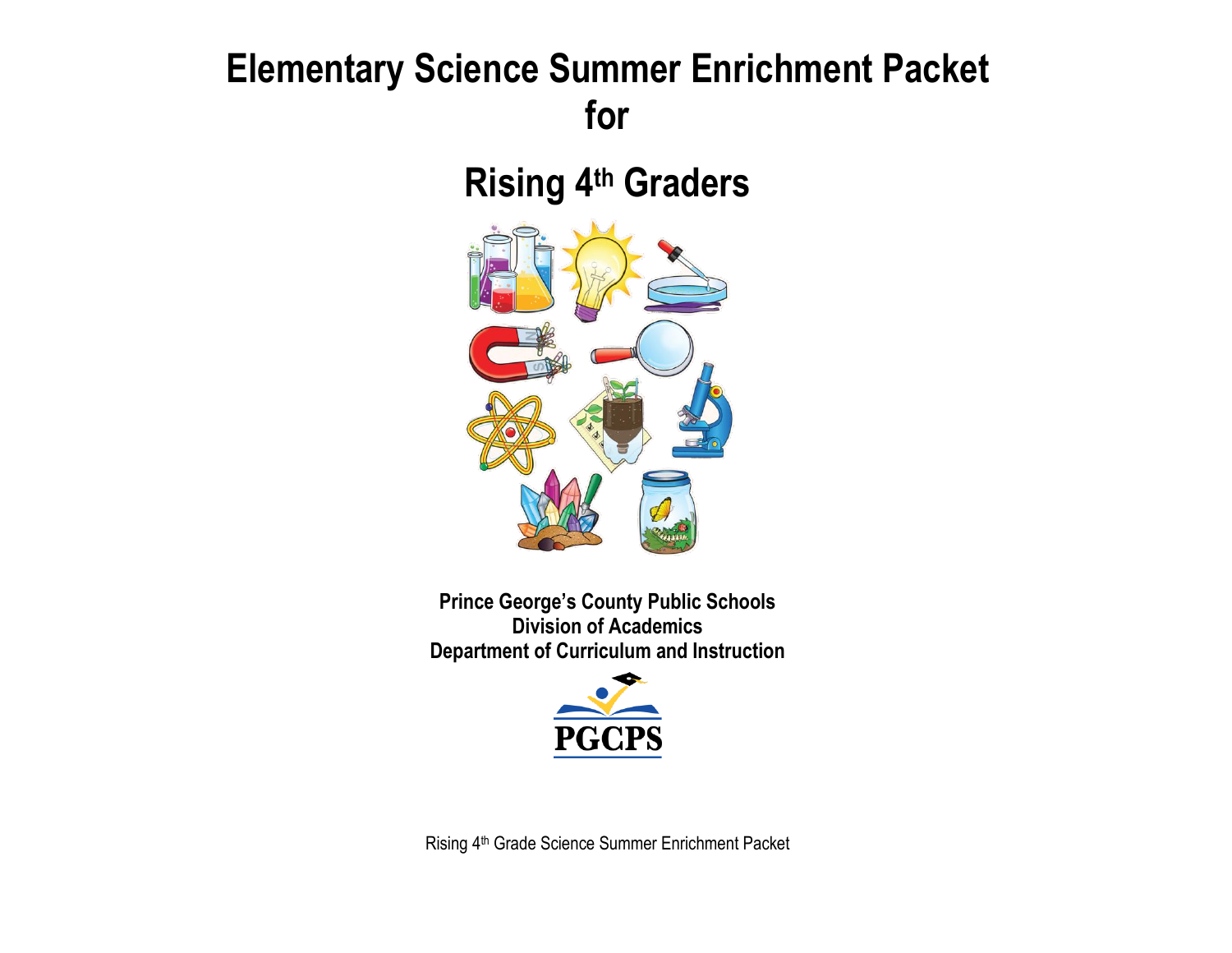# **BOARD OF EDUCATION OF PRINCE GEORGE'S COUNTY, MARYLAND**

**Alvin Thornton**, Ph.D., *Chair* **Edward Burroughs III,** *Vice-Chair, District 8* **David Murray**, *District 1* **Joshua M. Thomas**, *District 2* **Pamela Boozer-Strother**, *District 3* **Bryan Swann**, *District 4* **Raaheela Ahmed,** *District 5* **Belinda Queen,** *District 6* **K. Alexander Wallace**, *District 7* **Sonya Williams**, *District 9* **Curtis Valentine, M.P.P.**, *Board Member* **Paul Monteiro***, Board Member* **Sandra D. Shephard***, Board Member* **Joshua Omolola**, *Student Board Member*

**Monica E. Goldson, Ed.D.**, *Secretary/Treasurer and Chief Executive Officer*

**Kara Libby, Ed.D.** *Chief Academic Officer*

**Judith J. White, Ed.D.** *Director, Curriculum and Instruction*

**Godfrey Rangasammy, Ed.D.** *Instructional Supervisor, Science K-12*

Rising 4<sup>th</sup> Grade Science Summer Enrichment Packet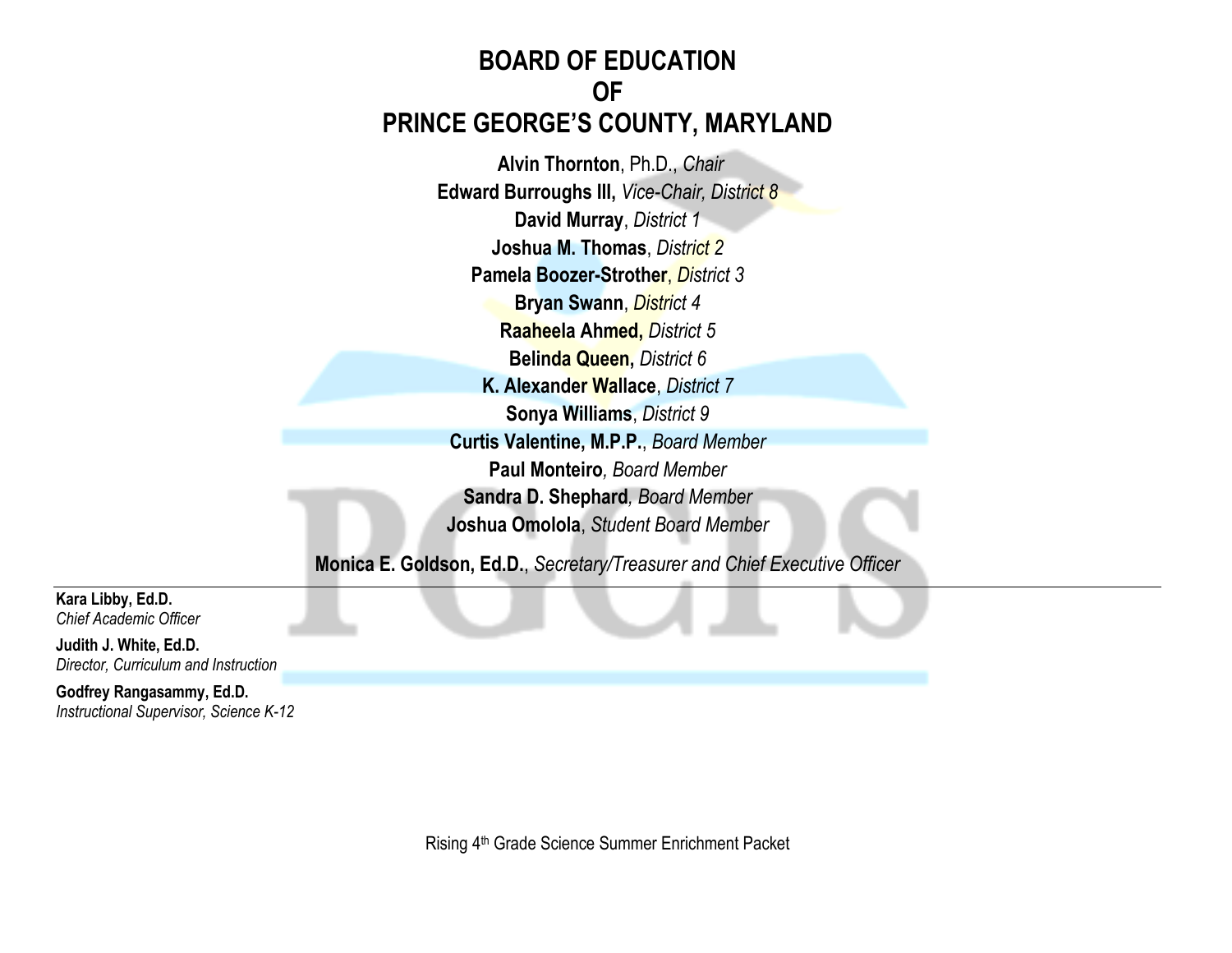# **Note to the Students and Parents/Guardians Expectations for Rising 4 th Grade Students**

Students will:

- Raise questions about the world around them and be willing to seek answers to some of them by making careful observations and trying things out.
- Observe and describe changes over time in the properties, location, and motion of celestial objects.
- Explain that there must be a cause for changes in the motion of an object.
- Identify and describe ways in which heat can be produced.
- Provide evidence from investigations to identify processes that can be used to change physical properties of materials.
- Compare the observable properties of a variety of objects and the materials they are made of using evidence from investigations.

Students will need a science journal to record their responses. The science journal will be used to record exploration ideas, data, labeled graphs, newspaper clippings, and persuasive/writings and stories.

Suggested Science Journal: Wide-Ruled Composition Book

Enjoy your summer break and be safe.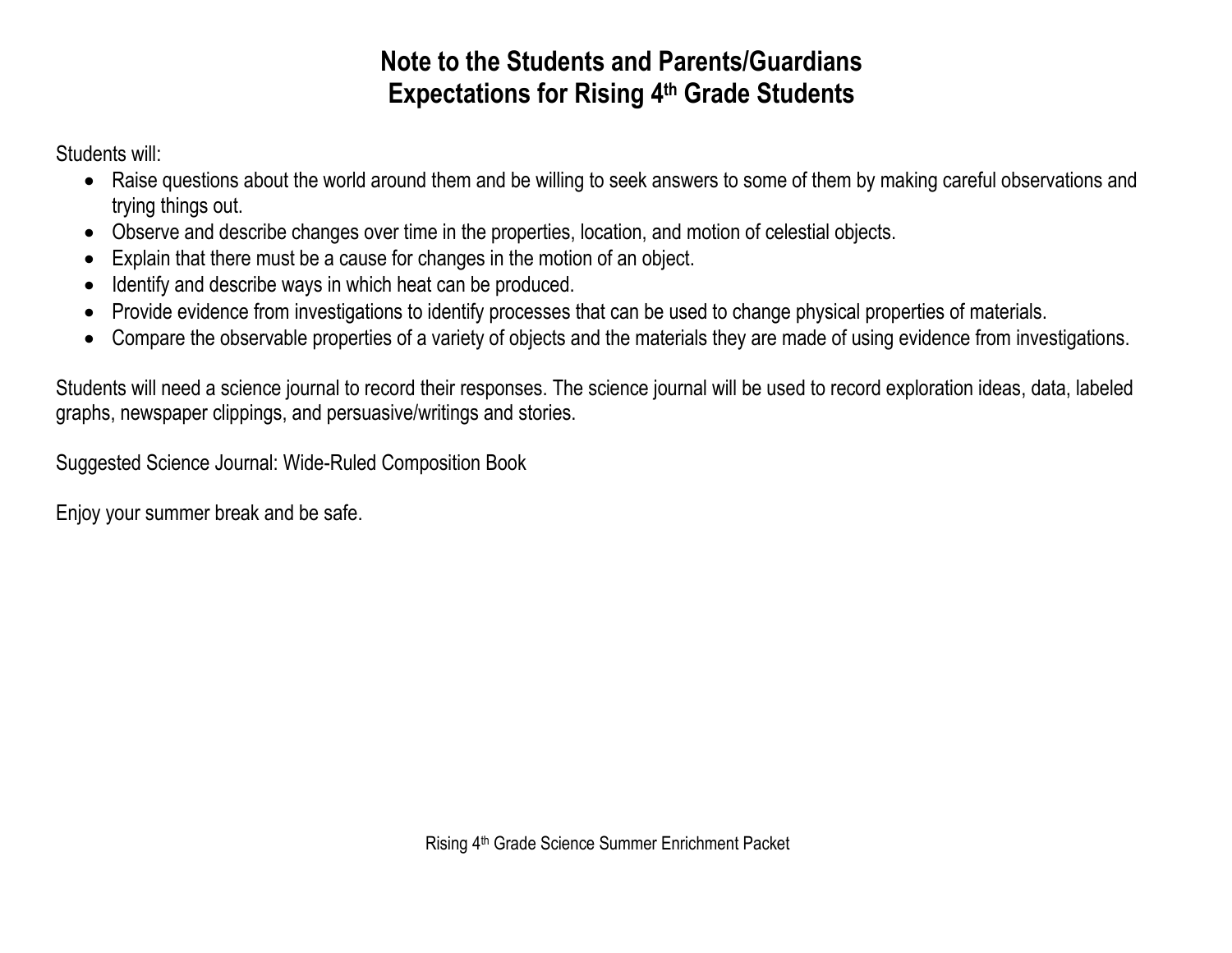

**Activities**

#### Week: 1

**.**



**Physical Science: This month you will focus on the different states of matter.**

## **Week 1 Activities**

- Click the titles below and watch the videos about matter:
	- o [What is matter?](https://www.youtube.com/watch?v=7mGxgvFa-5Q)
	- o [Bill Nye The Science Guy: Matter](https://www.youtube.com/watch?v=k3SJuozgbfU)
- Matter is all around us. Use the link below to learn about matter: [http://www.chem4kids.com/files/matter\\_intro.html.](http://www.chem4kids.com/files/matter_intro.html)
	- $\circ$  Don't forget to click on the links and take the quiz. [Quiz About Matter](http://www.chem4kids.com/extras/quiz_matterintro/index.html)
- For a sweet summer treat, click on the title below and complete the activity titled Solid to Liquid to Solid.
	- o [Sweet Summer Treat](https://docs.google.com/document/d/1vj2FAal6-fWzQWUQnYTfwHOCw3RW1Y02_91ahahffyw/edit?usp=sharing)
- Find out what properties cause liquids to form layers.
	- **Materials:** corn syrup, dishwashing liquid, water, red food coloring, corn oil, cup, small paper clip, tiny piece of Styrofoam, and a piece of rubber band.
		- o **What to do**: Pour each liquid into the cup in the order that they are listed in the materials. Observe that the liquids form layers. Gently drop in a small paper clip. Watch until it stops sinking. Next, drop in a piece of Styrofoam. Wait until it stops. Then drop in the rubber band.
		- o **In your journal, write down your observations.**
- Work with a parent/guardian to complete this activity. You will need a large container. Rub your hands together and feel the heat of your palms. Get an ice cube to hold in your hands and hold your hands over the container. Hold until all the ice cubes have melted from the heat of your hands.
	- $\circ$  In your journal, write or draw what you saw happen to the ice.
	- $\circ$  Answer the following question: Why did the ice cubes melt?
	- $\circ$  Make a prediction about what would have happened to the ice if you did not rub your hands together.
- Complete the activity by visiting the link below: [States of Matter](http://www.abcya.com/states_of_matter.htm)

# **Suggested Virtual Field Trips/Tours:**

- [Boston Children's Museum](https://www.bostonchildrensmuseum.org/museum-virtual-tour) (Location: Boston, Massachusetts)
- [U.S. Census Bureau](https://www.census.gov/library/video/2020/mission-census-virtual-field-trip-to-the-census-bureau.html) (Location: Suitland, Maryland)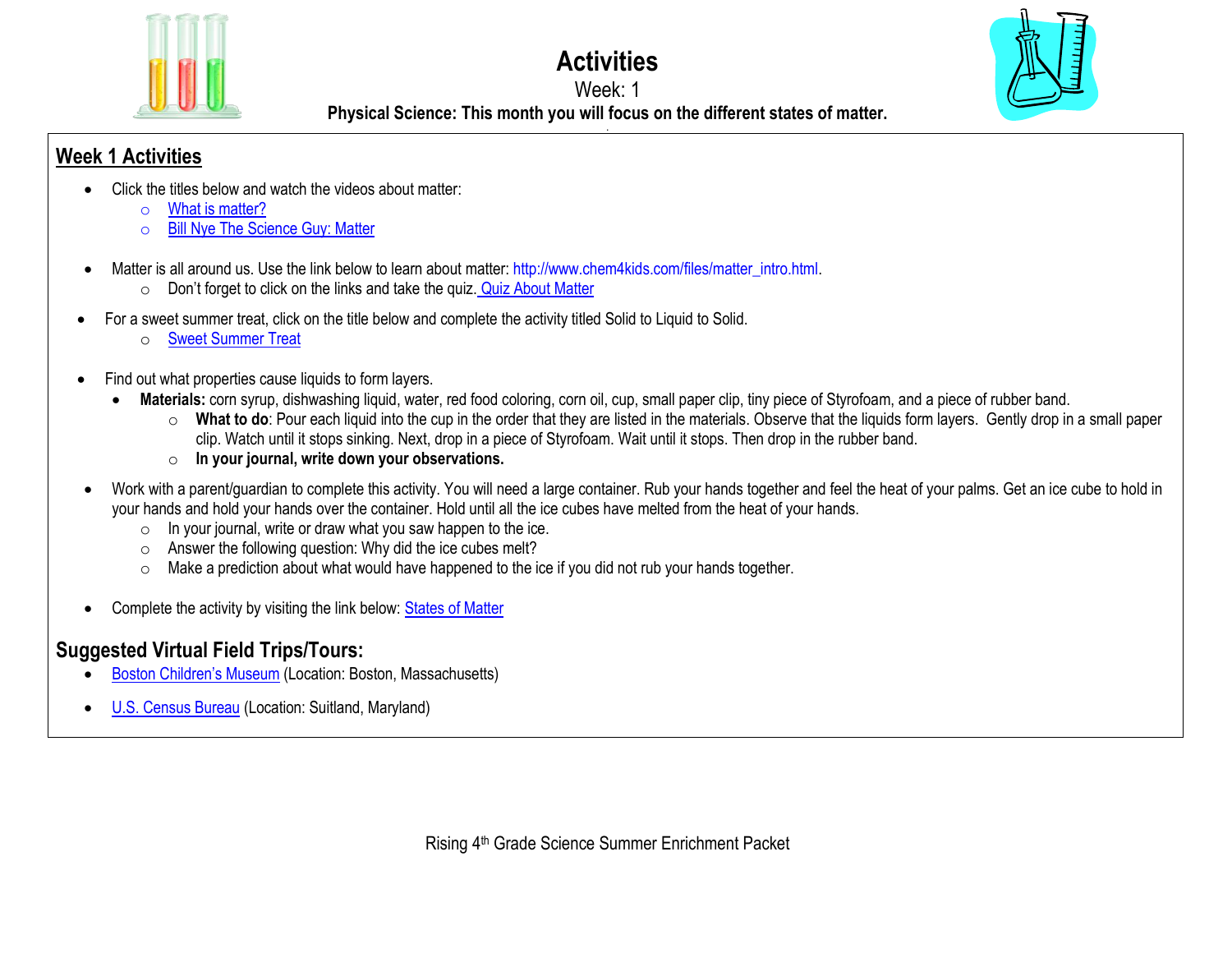

# **Activities**



#### Weeks: 2-5 **Physical Science and Life Science: This month you will focus on forces, motion, energy, and plants.**

## **Week 2 Activities**

- The physics of motion are all about forces. Learn about forces and motion using the following link [Physics: Motion and Forces](http://bit.ly/cAqyPe)
- In your journal, write a poem about forces and motion.
- Use what you know about the physics of motion to design a roller coaster. Draw your design in your science journal Play this fun game to test your knowledge about gravity, motion and forces. Make sure your track is designed to build up enough force to get the riders across the track with getting stuck or crashing. For directions how to design your rollercoaster and play the game, click here[: Build A Rollercoaster Game](https://www.learn4good.com/games/building-construction/rollercoastergame.htm)
- Virtual roller coaster simulator: <https://interactives.ck12.org/simulations/physics/roller-coaster/app/index.html>

## **Week 3 Activities**

- Simple machines make work easier for us by allowing us to push or pull over increased distances. Review the six types of simple machines by clicking on the name and then completing each activity. Use the following link[: Simple Machines.](http://bit.ly/11FE75)
- Answer the following questions in your science journal. If two pulling forces applied to an object are in the same direction, would the forces be added together or subtracted? Explain.

## **Weeks 4 and 5 Activities**

- Plants are important to our lives. In your journal, draw a plant. Label and explain each part of the plant.
	- o Watch the video learn about photosynthesis: [Photosynthesis](http://studyjams.scholastic.com/studyjams/jams/science/plants/photosynthesis.htm)
	- o Watch the video learn about photosynthesis and pollination[: Flight of the Pollinators](https://www.pbslearningmedia.org/resource/7029ed58-adaa-43d6-a46a-105e84f2511f/7029ed58-adaa-43d6-a46a-105e84f2511f/) an[d Photosynthesis.](https://www.pbslearningmedia.org/resource/mister-c-photosynthesis/photosynthesis/) Write an explanation in your journal about the importance of photosynthesis and pollination.
- **Planting Seeds**
	- $\circ$  You will need an adult (parent/guardian)
	- o With the help of an adult (parent/guardian), you can get seeds from an apple, orange, sunflower, lemon, tangerines, dry kidney or lima beans (the kidney or lime beans must first be soaked overnight) or store-bought seed packets (only if you are able, buying store-bought seeds is not mandatory)
	- o 12-ounce clear plastic cups (with a hole poked in the bottom for water drainage)
	- o plastic plate to rest the cups on
	- $\circ$  potting soil or dirt from outside your home
	- o water with a spray bottle or cup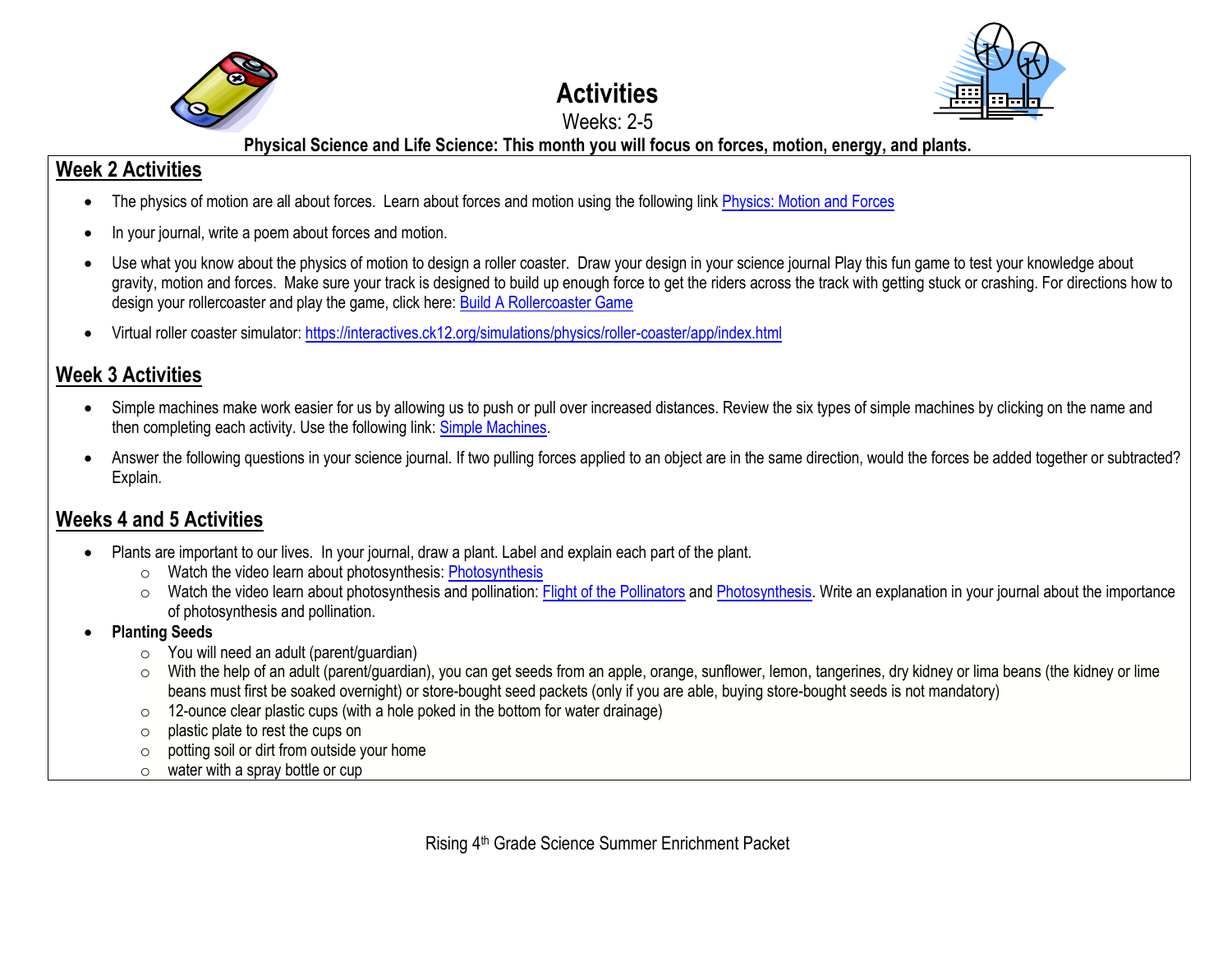#### **Weeks 4 and 5 Activities**

#### • **Directions**

- o Fill a plastic cup most of the way with potting soil and plant 4-7 beans.
- o Cover the seeds gently with soil.
- $\circ$  Lightly water the soil, using the water spray bottle.
- o In your journal, draw your observations.
- o Observe the seeds you planted in the plastic cup. Explain in your journal what you see.
- o Water your seeds/plants based on how your soil looks. If your soil is dry, add water.
- Take the pollination quiz: <http://easyscienceforkids.com/fun-pollination-quiz-free-online-science-quizzes-for-children/>
- Select 5 activities to complete online about plants:<http://interactivesites.weebly.com/plants.html> After you have completed your 5 activities, write a summary in your journal explaining what you learned about plants.

## **Suggested Virtual Field Trips/Tours:**

- [United States Botanic Garden](https://www.usbg.gov/take-virtual-tour) (Located: Washington, DC)
- [National Museum of Natural](https://naturalhistory.si.edu/search/virtual%2Btour) History (Located: Washington, DC)
- [Koshland Science Museum](https://www.koshland-science-museum.org/) (Located: Washington, DC)